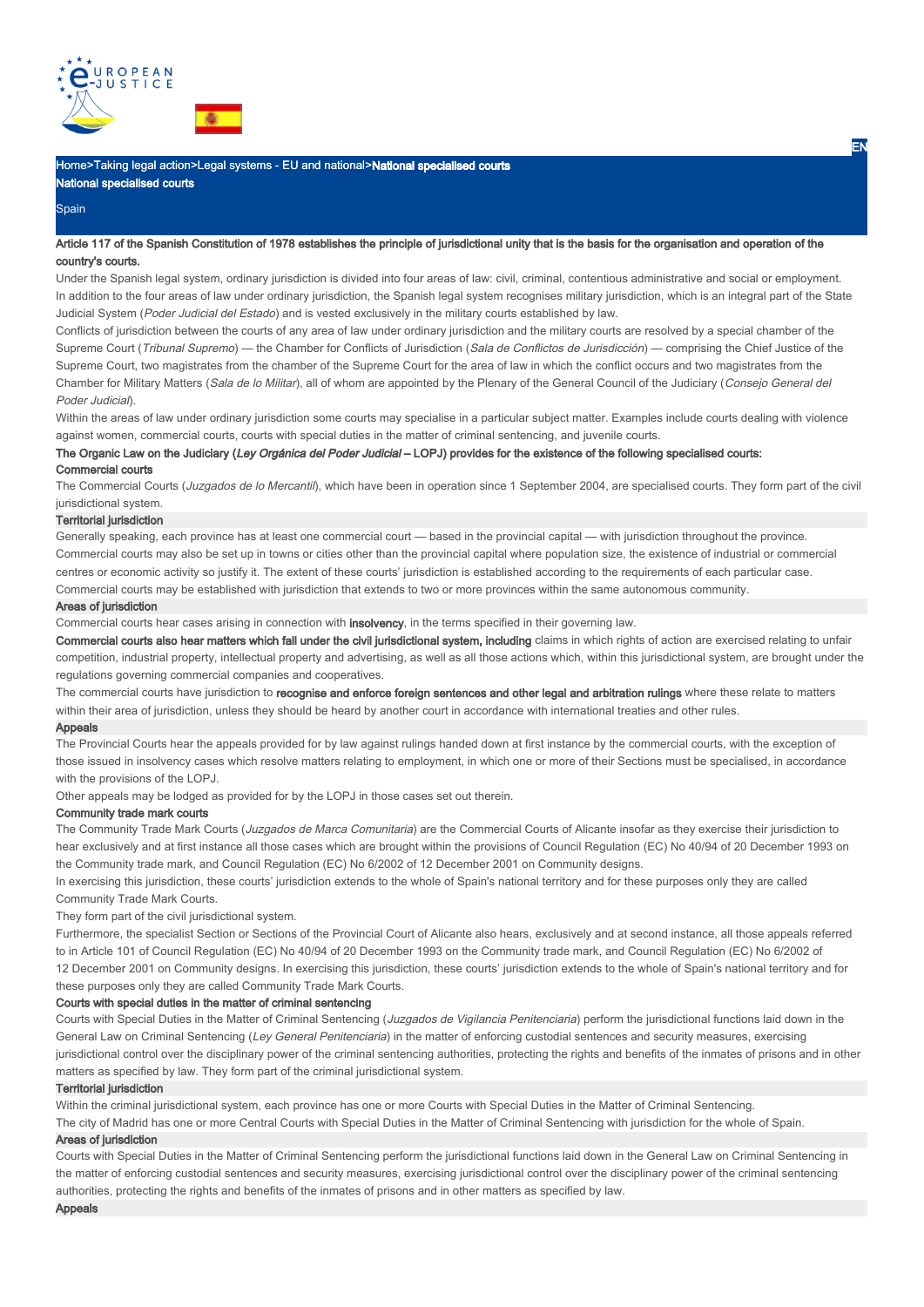The Provincial Courts hear the appeals provided for by law against rulings handed down by the provincial Courts with Special Duties in the Matter of Criminal **Sentencing** 

Other appeals may be lodged as provided for by the LOPJ in those cases set out therein.

## Juvenile courts

## **Territorial jurisdiction**

Each province has at least one Juvenile Court (*Juzgado de Menores*) — based in the provincial capital — with jurisdiction throughout the province.

The city of Madrid has a Central Juvenile Court with jurisdiction for the whole of Spain which hears those cases allocated to it by the legislation governing the criminal liability of minors.

#### Areas of jurisdiction

Juvenile Courts have jurisdiction to hear cases involving alleged crimes committed by persons aged between 14 and 18.

Judges in Juvenile Courts perform the functions laid down in the laws relating to minors who have committed actions classified as crimes, as well as performing those functions that, in relation to minors, are allocated to them by law.

#### Appeals

The Provincial Courts hear the appeals provided for by law against rulings handed down by the provincial Juvenile Courts.

Other appeals may be lodged as provided for by the LOPJ in those cases set out therein.

# Courts dealing with violence against women

### Territorial jurisdiction

Each district has at least one Court Dealing with Violence against Women (Juzgado de Violencia sobre la Mujer) — based in the district capital — with jurisdiction throughout the province. They take their name from the municipality where they are based.

The Government, at the proposal of the General Council of the Judiciary and, where applicable, subject to a report by the government of the autonomous community in the cases where the administration of justice has been devolved to that autonomous community, can by Royal Decree extend the jurisdiction of specific Courts Dealing with Violence against Women to two or more districts within the same province.

The General Council of the Judiciary may agree, subject to a report by the Governing Chambers (Salas de Gobierno), that in those jurisdictions where so required and according to the case-load, cases dealt with by these Courts may be heard by a Court of First Instance and Preliminary Investigations (Juzgado de Primera Instancia e Instrucción) or a Local Criminal Court (Juzgado de Instrucción), as applicable.

In districts where there is only a Court of First Instance and Preliminary Investigations, it will be this court which hears matters falling under the jurisdiction of the Courts Dealing with Violence against Women.

They form part of the criminal jurisdictional system.

#### Areas of jurisdiction

Courts Dealing with Violence against Women hear, under the criminal system and in accordance in each case with the procedures and appeals provided for by the Code of Criminal Procedure (Ley de Enjuiciamiento Criminal), the following matters, inter alia:

Investigation of criminal liability claims arising out of the offences listed in the titles of the Criminal Code (Código Penal) relating to homicide, abortion, bodily harm, bodily harm to a foetus, deprivation of liberty, offences against moral integrity, against sexual liberty, against the right to privacy and the protection of personal image and reputation or any other offence committed with violence or intimidation, where these offences have been committed against the current or former wife, or a woman who is or has been in a comparable sentimental relationship with the offender, whether living together or not, as well as those committed against the descendants of the offender or of the wife or cohabiting partner, or against minors or legally recognised disabled persons living with the offender or under the de facto authority, protection, guardianship, care or safekeeping of the wife or cohabiting partner, including where an act of genderbased violence has occurred.

Investigation of criminal liability claims arising out of any offence against the rights and duties of the family, when the victim is any of the persons referred to in the preceding paragraph.

Issuing of the corresponding protection orders to victims, without prejudice to the authority of the Duty Judge (Juez de Guardia).

Hearing and ruling on the minor offences for which they have jurisdiction under law, when the victim is one of the persons referred to in the paragraph above. Issuing and enforcement of the mutual recognition instruments relating to criminal rulings within the European Union for which they have jurisdiction. Investigation of criminal liability claims arising out of the breach provided for and sentenced by Article 468 of the Criminal Code when the person harmed by the offence whose sentence, precautionary measure or security measure has been breached is the current or former wife, or a woman who is or has been in a comparable sentimental relationship with the offender, whether living together or not, as well as those committed against the descendants of the offender or of the wife or cohabiting partner, or against minors or legally recognised disabled persons living with the offender or who are subject to the authority,

protection, guardianship or care of the wife or cohabiting partner.

Courts Dealing with Violence against Women may hear, under the civil system, in accordance in each case with the procedures and appeals provided for in the Code of Civil Procedure (Ley de Enjuiciamiento Civil), the following matters, inter alia:

Those relating to parentage, maternity and paternity.

Those relating to annulment of marriage, separation and divorce.

Those relating to father/child relationships.

Those intended to adopt or modify measures relating to family matters.

Those relating exclusively to the custody of children or to maintenance payments claimed by one progenitor against the other on behalf of children.

Those relating to the need for approval of adoption.

Those intended to challenge administrative decisions regarding the protection of minors.

Courts Dealing with Violence against Women have exclusive and exclusionary jurisdiction under the civil system when the following conditions coincide: In the case of civil proceedings relating to any of the matters specified in the previous paragraph.

Where one of the parties to the civil proceedings is the victim of acts of gender-based violence.

Where one of the parties to the civil proceedings is charged with being the perpetrator, instigator or accomplice necessary for carrying out acts of genderbased violence.

Where criminal actions have been brought before the Courts Dealing with Violence against Women in respect of crimes or petty offences resulting from an act of violence against women, or a protection order has been issued in respect of a victim of gender-based violence.

When the judge holds that the actions made known to the court do not unquestionably constitute an expression of gender-based violence, the judge may reject the claim, referring it to the relevant court.

#### In all these cases mediation is not permitted.

#### Appeals

The Provincial Courts hear the appeals provided for by law against rulings handed down by provincial Courts Dealing with Violence against Women.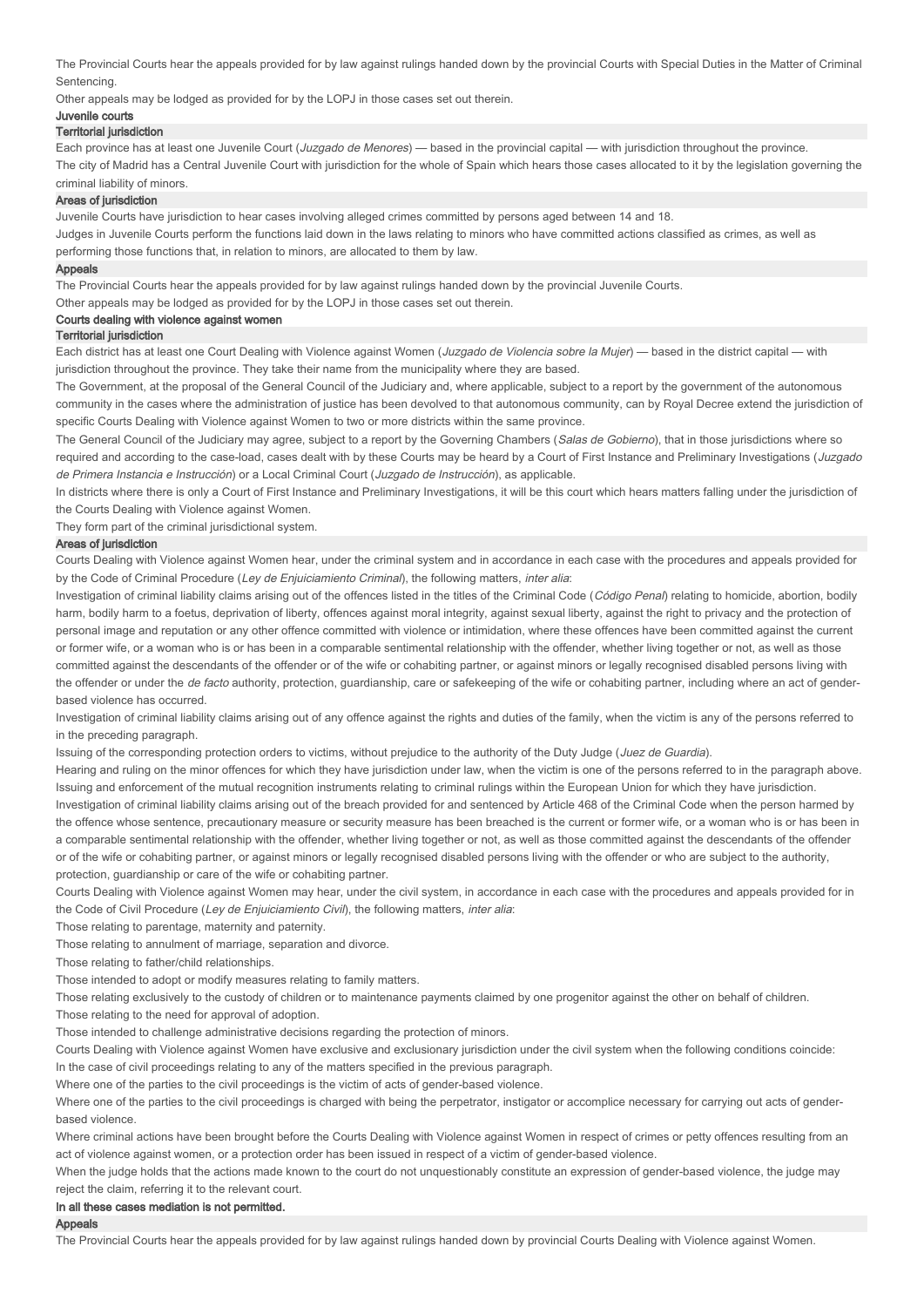Other appeals may be lodged as provided for by the LOPJ in those cases set out therein.

## Specialised courts created by resolution of the General Council of the Judiciary

In Spain, and without affecting the principle of jurisdictional unity insofar as they form part of the five jurisdictional systems, specialised courts can not only be set up by the Organic Law on the Judiciary, as is the case with the Commercial Courts, Juvenile Courts or Courts Dealing with Violence against Women, but can also be set up by the General Council of the Judiciary pursuant to Article 98 of the aforementioned law, as is the case with Family Courts (*Juzgados de* Familia), Mortgage Enforcement Courts (Juzgados de Ejecución Hipotecaria) and Enforcement Courts (Juzgados de Ejecutorias).

## Other specialised courts

Article 117, Title VI, on the judiciary, of the Spanish Constitution of 1978 establishes the principle of jurisdictional unity that is the basis for the organisation and operation of the country's courts.

This principle is reflected in the existence of a single jurisdiction made up of a single body of judges and magistrates who constitute the ordinary jurisdiction. The Spanish Constitution lays down that justice emanates from the people and is administered on behalf of the King by the judges and magistrates members of the judiciary who shall be independent, shall have fixity of tenure, shall be accountable for their acts and subject only to the rule of law.

Judges and magistrates may only be dismissed, suspended, transferred or retired on the grounds and subject to the safeguards provided for by the law. The exercise of judicial authority in any kind of action, both in ruling and having judgements executed, is vested exclusively in the courts laid down by the law, in accordance with the rules of jurisdiction and procedure which may be established therein.

Courts shall not exercise any powers other than those indicated in the foregoing subsection and those which are expressly allocated to them by law as a guarantee of any right.

Outside the judiciary, the Constitution itself provides, under different Titles, for the existence of two constitutional courts. These enjoy full independence and impartiality and are subject solely to the rule of law.

These are the Constitutional Court (Tribunal Constitucional) and the Court of Audit (Tribunal de Cuentas).

#### Tthe Constitutional Court

The Spanish Constitutional Court is located outside the judiciary.

It is the supreme interpreter of the Constitution, independent of the other constitutional bodies and is subject solely to the Constitution and the corresponding Organic Law

It is unique in its jurisdiction, which extends to the whole of Spain.

### Composition

It comprises twelve magistrates appointed by the King. Four of those magistrates are proposed by the Congress of Deputies (Congreso de los Diputados), requiring a three-fifths majority of its members; four are proposed by the Senate (Senado), requiring the same majority; two are proposed by the Government and two are proposed by the General Council of the Judiciary. The magistrates appointed elect a Chief Justice and a Deputy Chief Justice from among their ranks.

#### Areas of jurisdiction

The Constitutional Court hears cases in the manner and as determined by the law, including:

Appeals on matters of unconstitutionality against laws, regulatory provisions or acts with the force of law.

Appeals relating to violation of civil rights and liberties as listed in Article 53(2) of the Constitution.

Constitutional conflicts of jurisdiction between the State and autonomous communities or between autonomous communities.

Conflicts between the constitutional bodies of the State.

Declarations on the constitutionality of international treaties.

For more information, see: The Constitutional Court

#### Court of Audit

The Court of Audit is the supreme audit body for the accounts and economic management of the State and public sector.

Without prejudice to its own jurisdiction, the Court of Audit forms part of the Legislature and reports directly to the Spanish Parliament (Cortes Generales). Composition

It comprises twelve members, known as Auditors (Consejeros de Cuentas), six of whom are appointed by the Congress of Deputies and six by the Senate. They enjoy the same independence and fixity of tenure, and are subject to the same rules on incompatibility of office, as judges.

#### Functions

Two functions are assigned to the Court of Audit:

The audit function, characterised by being external, permanent and consumptive, consists of checking whether the economic and financial activity of the public sector complies with the principles of legality, efficiency and economy.

The jurisdictional function is that of hearing cases of fiscal liability against persons in charge of public property, revenues or effects, and is intended to compensate public funds harmed by misappropriation, by failure to provide full or proper substantiation or by other causes or actions.

# For more information, see: Court of Audit.

## Courts of customary law

Article 125 of the Constitution recognises these as one of the means of public participation in the administration of justice.

Article 19 of the Organic Law on the Judiciary recognises as courts of customary law (tribunales consuetudinarios) the Water Tribunal of the Plain of Valencia (Tribunal de las Aguas de la Vega Valencia) and the Council of Wise Men of Murcia (Consejo de Hombres Buenos de Murcia). Both are customary-law institutions dealing in matters relating to water management.

Since 2009, these two Spanish customary-law courts have been included on the Representative List of the Intangible Cultural Heritage of Humanity and constitute living proof of the capacity of human groups to democratically establish complex institutions drawn from among their own members.

## Water tribunal of the Plain of Valencia

This is the oldest judicial institution in Europe.

Its acts within the territory of Valencia.

It consists of eight members elected democratically by the farmers of the Huerta Valenciana (a fertile region of Valencia). Its areas of jurisdiction are the equitable distribution of water between the various landowners, the resolution of disputes arising between the farmers and the imposition of penalties for breaches of the Irrigation Regulations.

## Council of Wise Men of Murcia

The Council of Wise Men of Murcia dates back to mediaeval times. It has been institutionalised and regulated since 1849 as the supreme court of justice for the Huerta de Murcia (a fertile region of Murcia). The Council consists of a chair, a secretary and five members.

The Council of Wise Men of Murcia holds its hearings publicly every Thursday in the chambers of the local authority and resolves each case in that day's session or by no later than the following hearing. Rulings are issued outright and on a majority vote basis, although in the event of a tie the chair has the